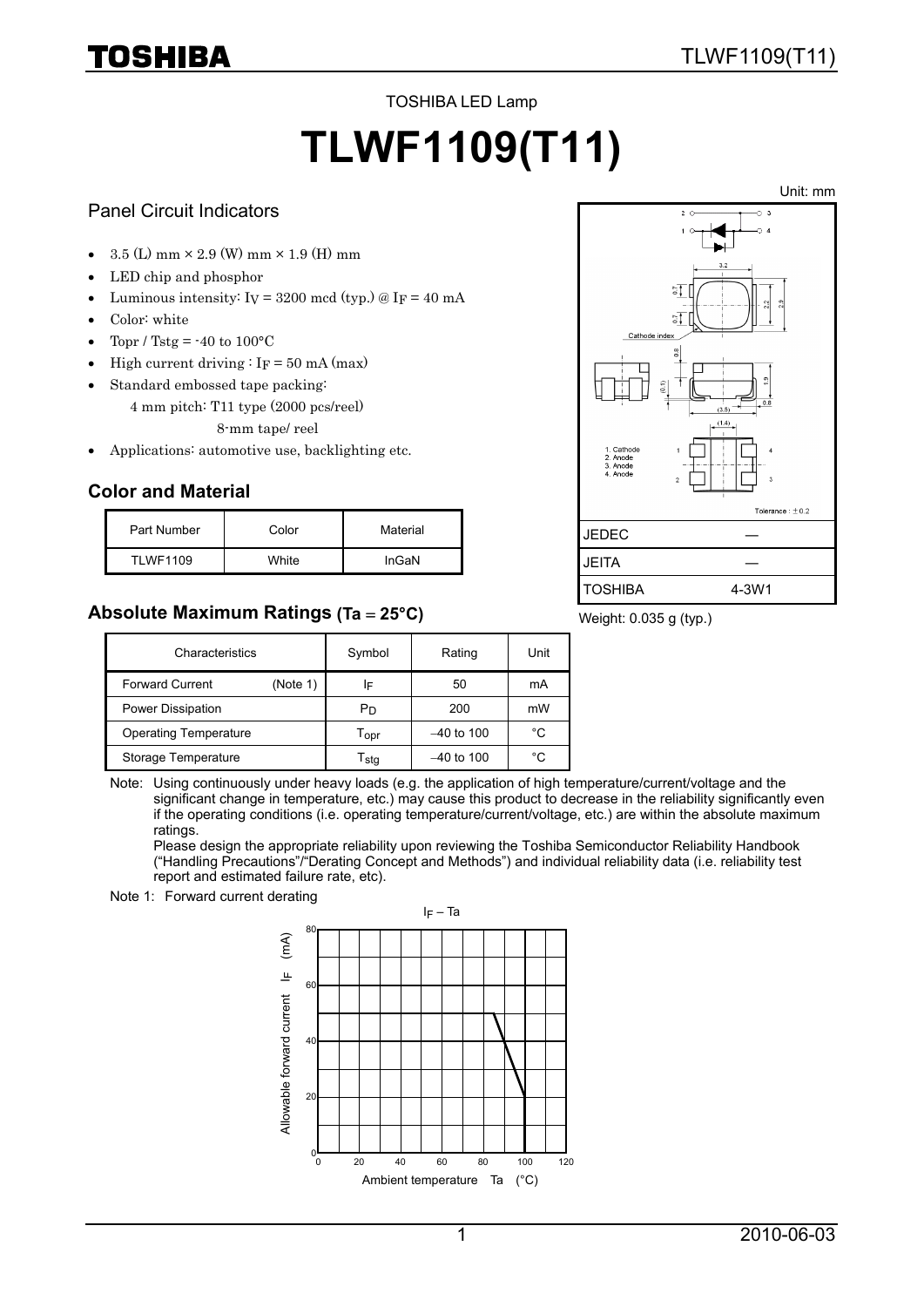**Electrical Characteristics (Ta** = **25°C)**

| Characteristics        | Symbol | Test condition | Min | Typ. | Max | Unit |
|------------------------|--------|----------------|-----|------|-----|------|
| <b>Forward Voltage</b> | VF     | $I_F = 40$ mA  | 3.0 | 3.5  | 4.0 |      |
| Reverse Voltage        | ٧R     | $I_R = 1$ mA   |     | 0.75 |     |      |

# **Optical Characteristics (Ta** = **25°C)**

| Characteristics                | Symbol      | Test condition | Min  | Typ.     | Max  | Unit |
|--------------------------------|-------------|----------------|------|----------|------|------|
| Chromaticity                   | $C_{\rm X}$ | $I_F = 40$ mA  |      | (Note 2) |      |      |
|                                | ⌒<br>Uν     | $I_F = 40$ mA  |      | (Note 2) |      |      |
| (Note 3)<br>Luminous Intensity | IV.         | $I_F = 40$ mA  | 2000 | 3200     | 5000 | mcd  |

Note 2: The product is tested at the following chromaticity coordinate groups.



Accuracy: +/-0.01

|    | A0                               |                         |       |       |  |
|----|----------------------------------|-------------------------|-------|-------|--|
| Сx | 0.280                            | 0.296<br>0.283<br>0.264 |       |       |  |
|    | 0.248                            | 0.276                   | 0.305 | 0.267 |  |
|    |                                  |                         |       |       |  |
|    | <b>B5</b>                        |                         |       |       |  |
| Cx | 0.296                            | 0.311<br>0.287<br>0.307 |       |       |  |
| Сy | 0.276<br>0.294<br>0.295<br>0.315 |                         |       |       |  |
|    |                                  |                         |       |       |  |
|    | Β6                               |                         |       |       |  |

|    | R6    |       |       |       |  |
|----|-------|-------|-------|-------|--|
| Сx | 0.311 | 0.330 | 0.330 | 0.307 |  |
|    | 0.294 | 0.318 | 0.339 | 0.315 |  |

Note 3: Iv rank classification

|  |                 |                 |      |      | Test conditions: Ta = $25^{\circ}$ C |    |  |
|--|-----------------|-----------------|------|------|--------------------------------------|----|--|
|  | Product name    |                 |      |      | Luminous intensity $I_V$             |    |  |
|  |                 |                 | Min  | Typ. | Max                                  | ΙF |  |
|  | TLWF1109(T11)   |                 | 2000 | 3200 | 5000                                 |    |  |
|  | XA <sub>2</sub> |                 | 2000 |      | 3200                                 |    |  |
|  |                 | YA1             | 2500 |      | 4000                                 | 40 |  |
|  |                 | YA <sub>2</sub> | 3200 |      | 5000                                 |    |  |
|  | Unit            |                 |      | mcd  |                                      | mA |  |

The specification on the above table is used for Iv classification of LEDs in Toshiba facility. Let the delivery ratio of each rank be unquestioned.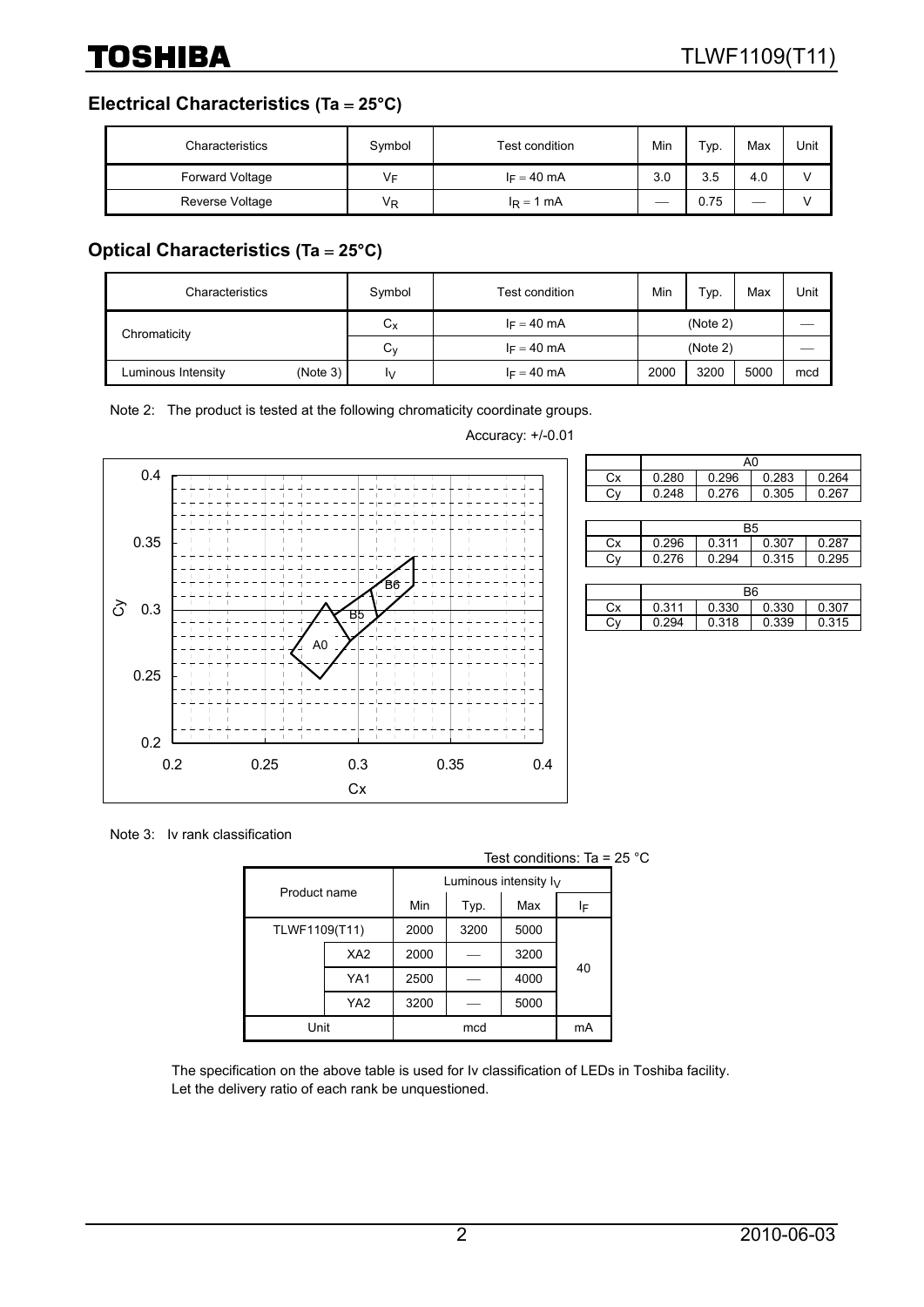# **The cautions**

When handling this LED, take the following measures to prevent the LED from being damaged or otherwise adversely affected.

- 1) Use a conductive tablemat and conductive floor mat, and ground the workbench and floor.
- 2) Operators handling laser diodes must be grounded via a high resistance (about 1 MΩ). A conductive strap is good for this purpose.
- 3) Ground all tools including soldering irons.

This product is designed as a general display light source usage, and it has applied the measurement standard that matched with the sensitivity of human's eyes. Therefore, it is not intended for usage of functional application (ex. Light source for sensor, optical communication and etc) except general display light source.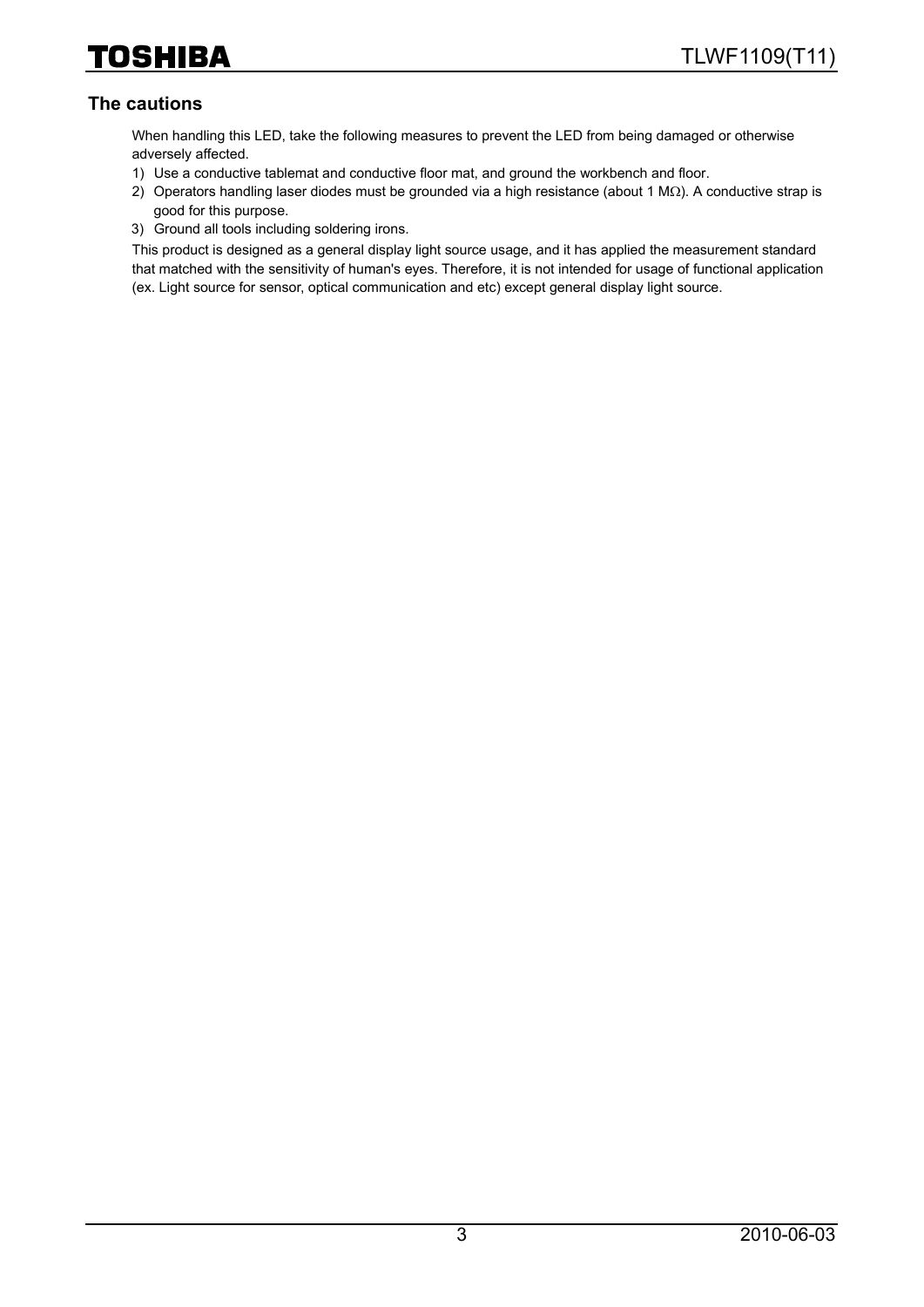# **TOSHIBA**

# **TLWF1109**





Cx,  $Cy - I_F$  (typ.)





Ta =  $25^{\circ}$ C Radiation pattern (typ.)





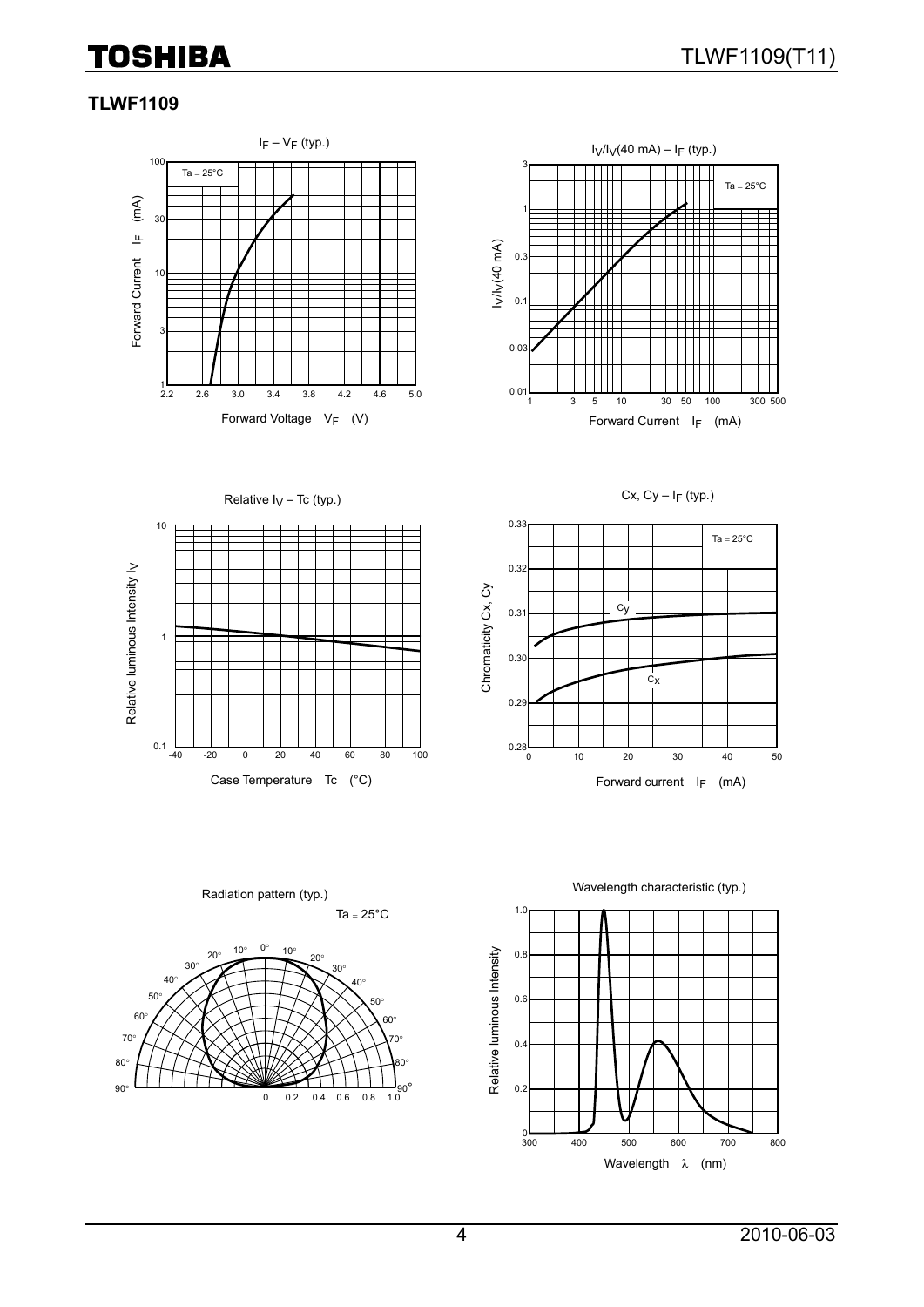# HIBA

# **Packaging**

This LED device is packed in an aluminum envelope with a silica gel and a moisture indicator to avoid moisture absorption. The optical characteristics of the device may be affected by exposure to moisture in the air before soldering and the device should therefore be stored under the following conditions:

- 1. This moisture proof bag may be stored unopened within 12 months at the following conditions. Temperature: 5°C to 30°C Humidity: 90% (max)
- 2. After opening the moisture proof bag, the device should be assembled within 4weeks in an environment of 5°C to 30°C/60% RH or below.
- 3. If upon opening, the moisture indicator card shows humidity 30% or above (Color of indication changes to pink) or the expiration date has passed, the device should be baked in taping with reel. After baking, use the baked device within 72 hours, but perform baking only once. Baking conditions: 60±5°C, for 24 to 48 hours. Expiration date: 12 months from sealing date, which is imprinted on the label affixed.
- 4. Repeated baking can cause the peeling strength of the taping to change, then leads to trouble in mounting.
- 5. If the packing material of laminate would be broken, the hermeticity would deteriorate. Therefore, do not throw or drop the packed devices.

# **Mounting Method**

#### **Soldering**

• Reflow soldering (example) Temperature profile for Pb soldering (example)

Temperature profile for Pb-free soldering (example)



- The product is evaluated using above reflow soldering conditions. No additional test is performed exceed the condition (i.e. the condition more than max(\*) values) as a evaluation. Please perform reflow soldering under the above conditions.
- Please perform the first reflow soldering with reference to the above temperature profile and within 4weeks of opening the package.
- Second reflow soldering

In case of second reflow soldering should be performed within 168 h of the first reflow under the above conditions.

Storage conditions before the second reflow soldering: 30°C, 60% RH (max)

• Make any necessary soldering corrections manually.

(only once at each soldering point) Soldering iron: 25 W Temperature : 300°C or less

Time : within 3 s

• Do not perform wave soldering.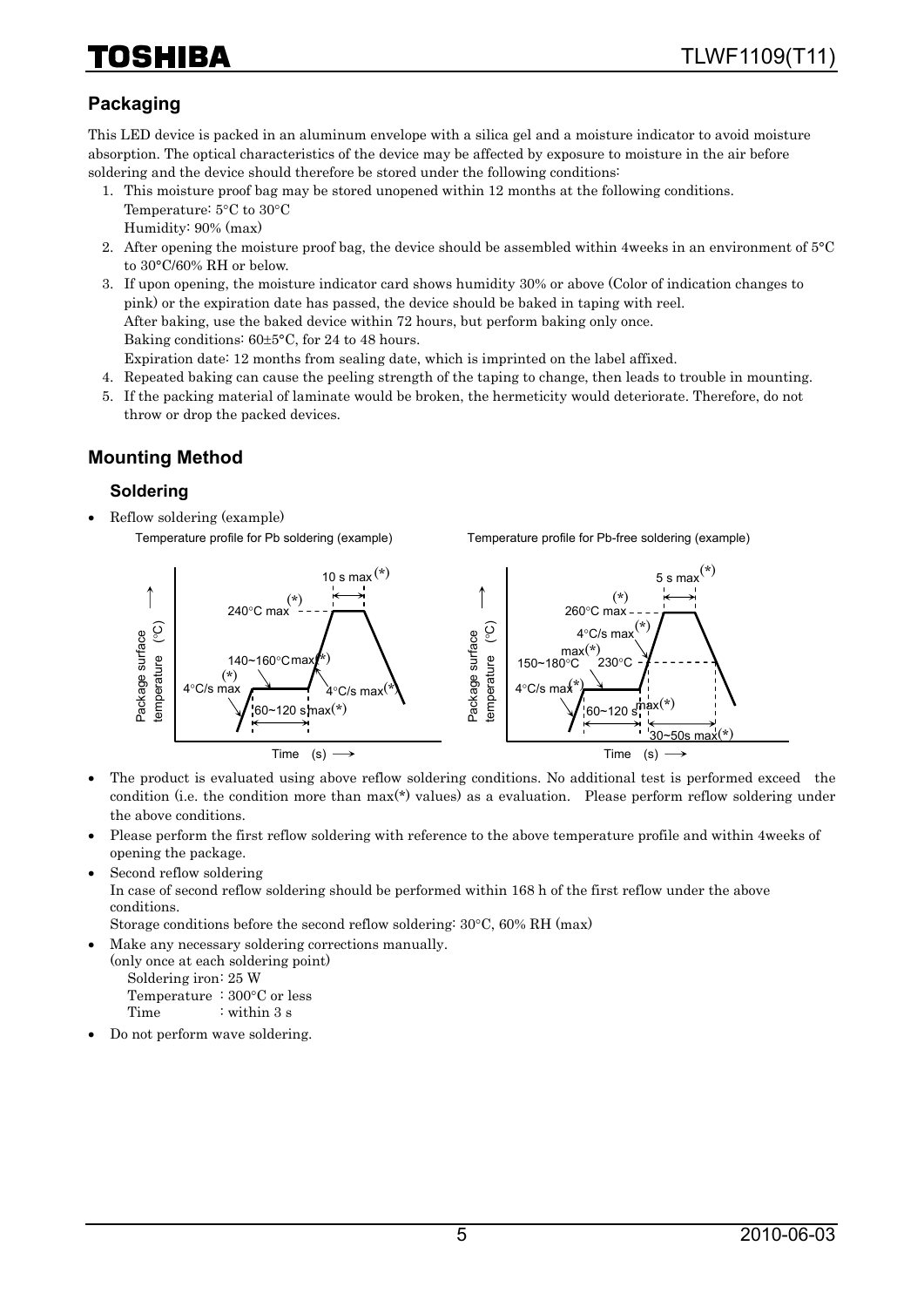# **Recommended soldering pattern**

Cu area >  $16$  mm<sup>2</sup>

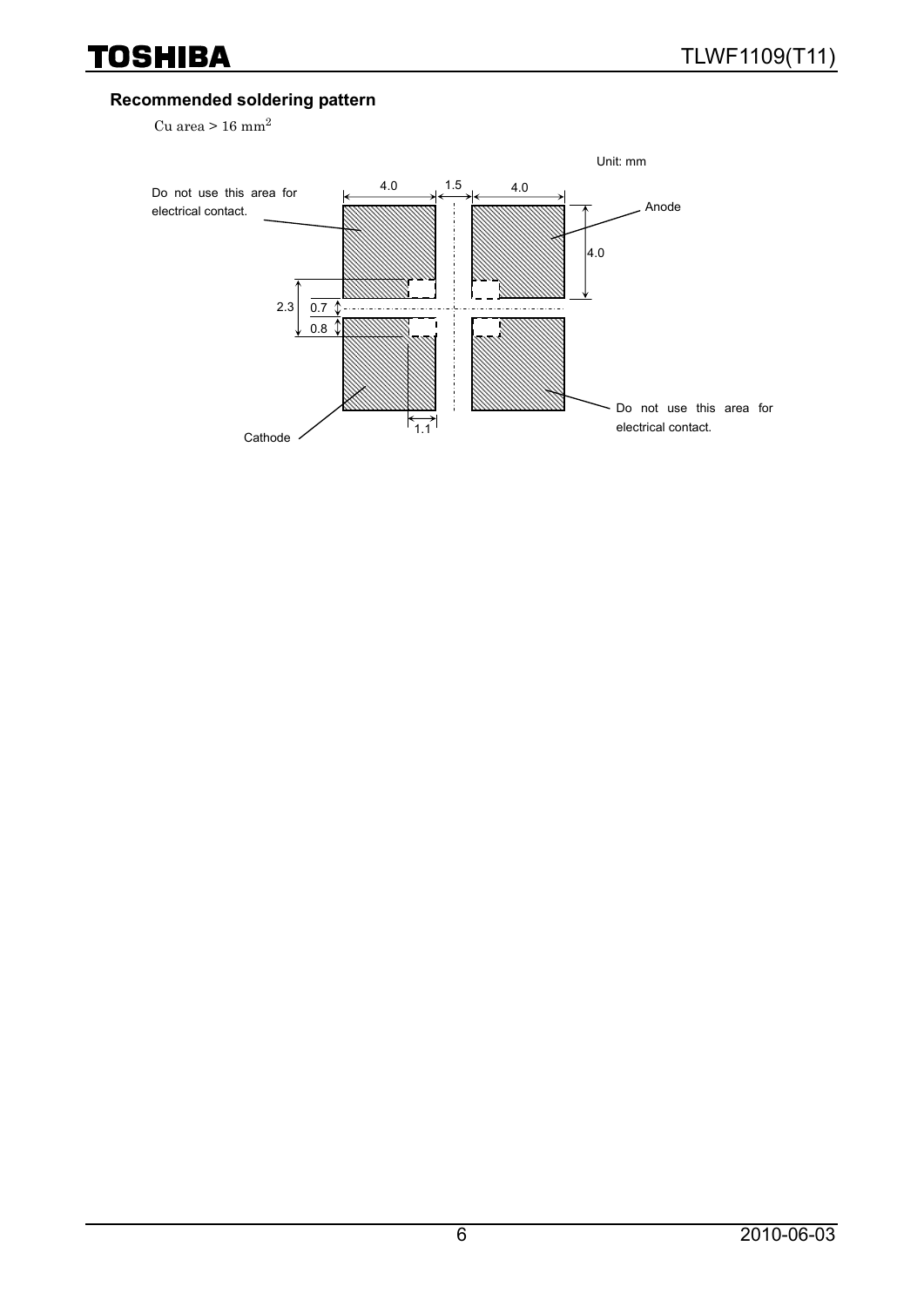

#### **Cleaning**

When cleaning is required after soldering, Toshiba recommends the following cleaning solvents. It is confirmed that these solvents have no effect on semiconductor devices in our dipping test (under the recommended conditions). In selecting the one for your actual usage, please perform sufficient review on washing condition, using condition and etc.

| ASAHI CLEAN AK-225AES  | : (made by ASAHI GLASS)      |
|------------------------|------------------------------|
| KAO CLEAN THROUGH 750H | : (made by $KAO$ )           |
| PINE ALPHA ST-100S     | : (made by ARAKAWA CHEMICAL) |

#### **Precautions when Mounting**

Do not apply force to the plastic part of the LED under high-temperature conditions.

To avoid damaging the LED plastic, do not apply friction using a hard material.

When installing the PCB in a product, ensure that the device does not come into contact with other cmponents. For this product, silicone is used as the encapsulated material. Therefore the top surface of this product is soft. Please do not stress on the encapsulated part of LEDs to avoid affecting the reliability of the product. When using the mounting devices, please use the picking up nozzle that does not affect the silicone resin.

# **Tape Specifications**

#### **1. Product number format**

The type of package used for shipment is denoted by a symbol suffix after the product number. The method of classification is as below. (this method, however does not apply to products whose electrical characteristics differ from standard Toshiba specifications)

- (1) Tape Type: T11 (4-mm pitch)
- (2) Example



#### **2. Tape dimensions**

| Symbol | Dimension | Tolerance |
|--------|-----------|-----------|
| D      | 1.5       | $+0.1/-0$ |
| E      | 1.75      | ±0.1      |
| $P_0$  | 4.0       | ±0.1      |
|        | 0.3       | ±0.05     |
| F      | 3.5       | ±0.05     |
| D٠     | 1.5       | ±0.1      |

| Symbol         | Dimension | Tolerance | Symbol         | Dimension | Tolerance |
|----------------|-----------|-----------|----------------|-----------|-----------|
| D              | 1.5       | $+0.1/-0$ | P <sub>2</sub> | 2.0       | ±0.05     |
| E              | 1.75      | ±0.1      | W              | 8.0       | ±0.3      |
| $P_0$          | 4.0       | ±0.1      | P              | 4.0       | ±0.1      |
|                | 0.3       | ±0.05     | A <sub>0</sub> | 2.9       | ±0.1      |
| F              | 3.5       | ±0.05     | B <sub>0</sub> | 3.7       | ±0.1      |
| D <sub>1</sub> | 1.5       | ±0.1      | $K_0$          | 2.3       | ±0.1      |

Unit: mm

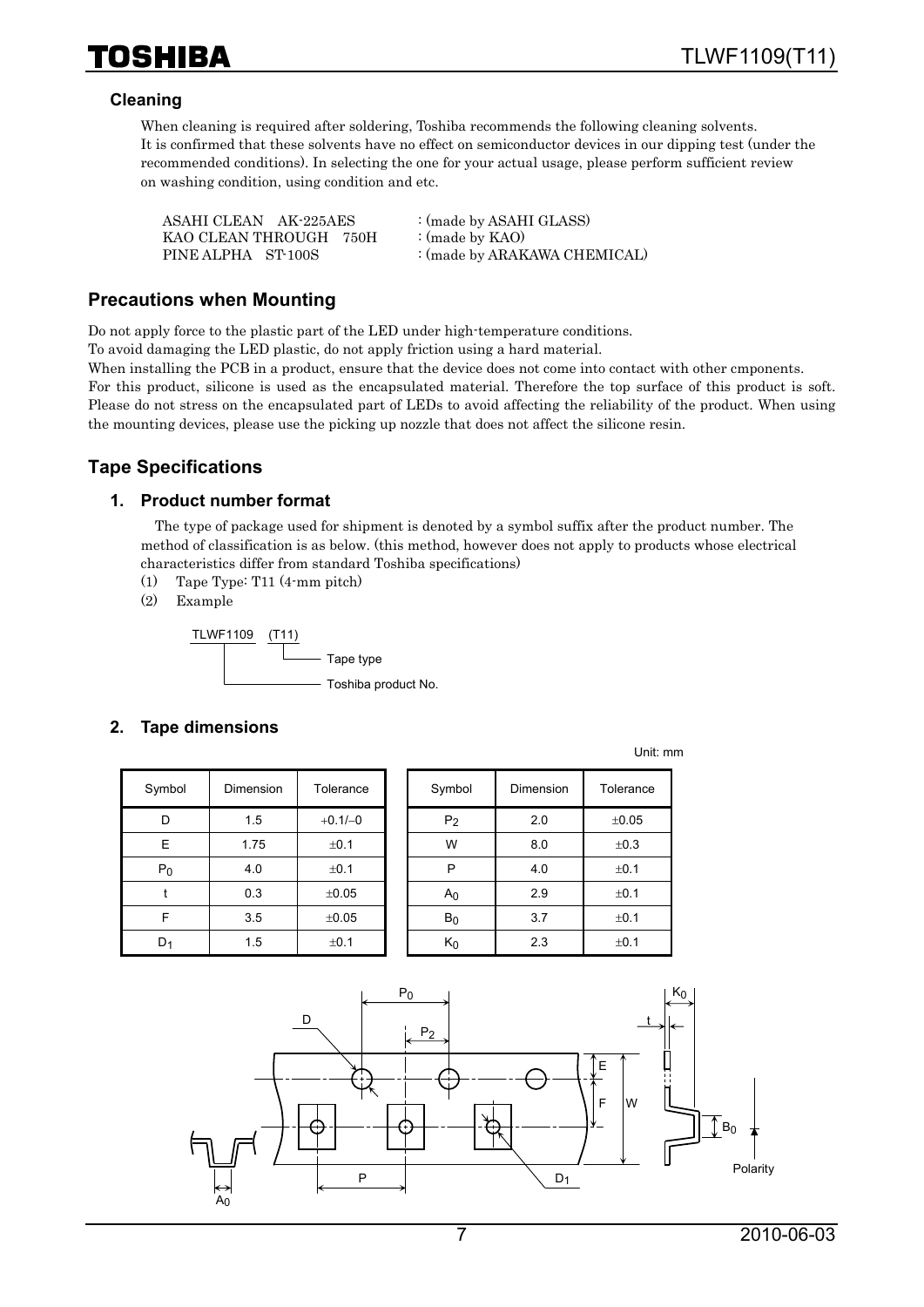**TOSHIBA** 

# TLWF1109(T11)

#### **3. Reel dimensions**

Unit: mm



### **4. Leader and trailer sections of tape**



Note1: Empty trailer section Note2: Empty leader section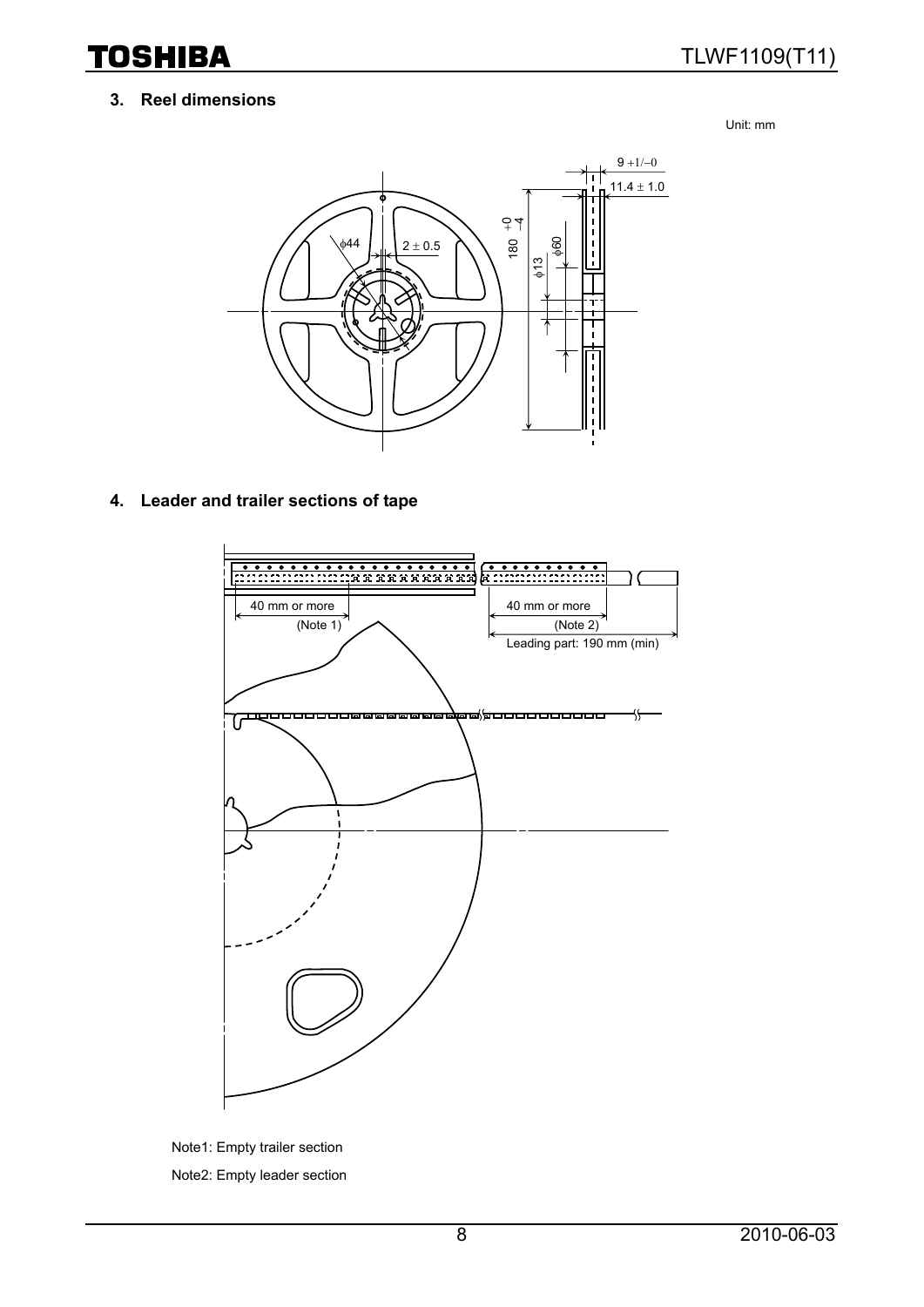# **TOSHIBA**

### **5. Packing form**

(1) Packing quantity

| Reel   | 2,000 pcs  |
|--------|------------|
| Carton | 10,000 pcs |

(2) Packing form: Each reel is sealed in an aluminum pack with silica gel.

#### **6. Label format**

- (1) Label contents
	- Shipped products are mentioned the following contents.



(2) Label location



• The aluminum package in which the reel is supplied also has the label attached to center of one side.